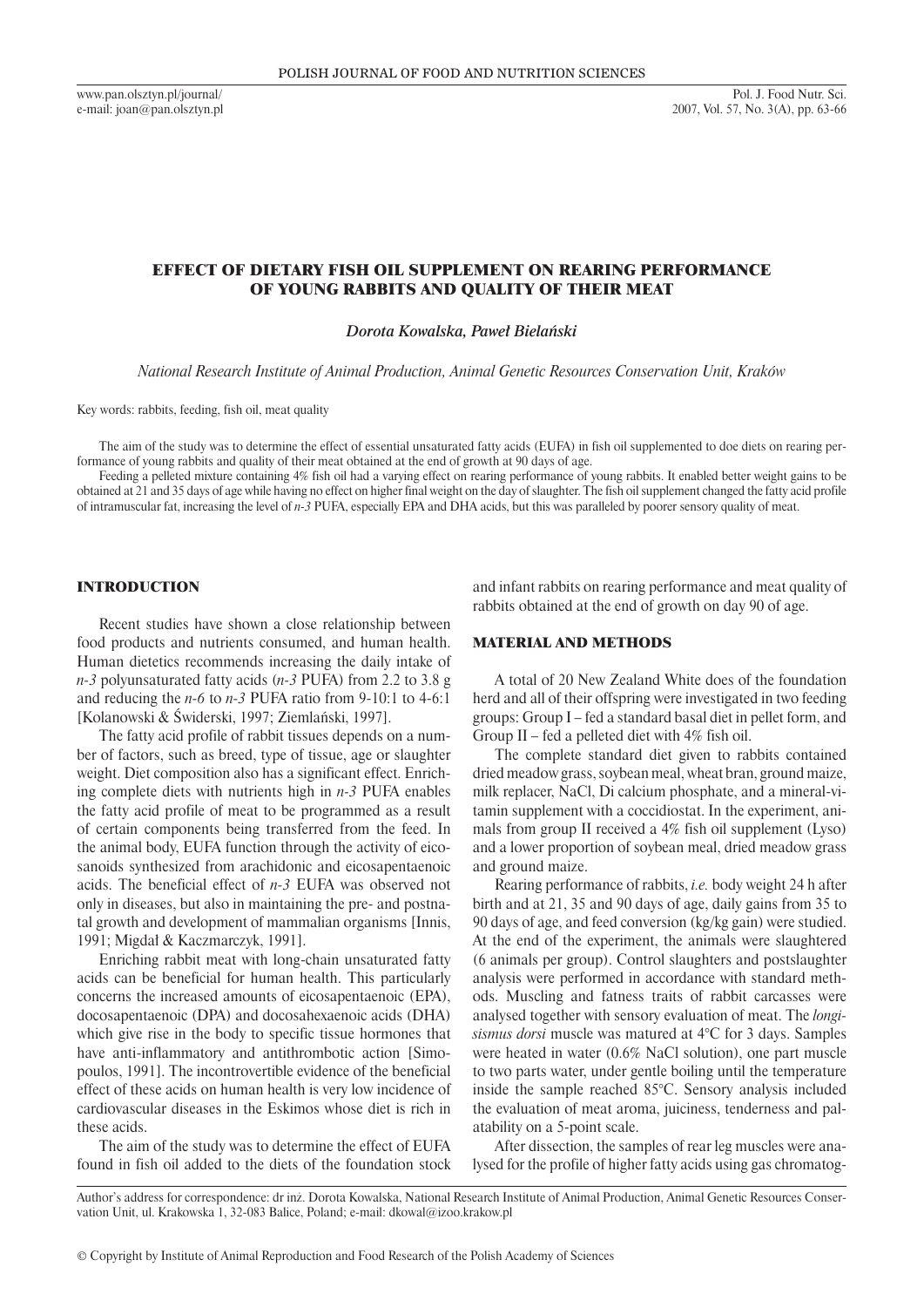| Group | Dry matter | Crude      | Organic matter | Crude protein | Crude fat     | Crude fibre | N-free             | Metabolizable    |
|-------|------------|------------|----------------|---------------|---------------|-------------|--------------------|------------------|
|       | (%)        | ash $(\%)$ | $\frac{1}{2}$  | (%)           | $\frac{1}{2}$ | $(\%)$      | extractives $(\%)$ | energy $(MJ/kg)$ |
|       | 87.15      | 5.44       | 81.71          | 14.72         | 2.51          | 9.85        | 54.63              |                  |
|       | 100.00     | 6.24       | 93.76          | 16.89         | 2.88          | 1.30        | 62.69              | 10.94            |
|       | 88.10      | 5.13       | 82.97          | 14.46         | 6.00          | 9.97        | 52.54              |                  |
| П     | 100.00     | 5.82       | 94.18          | 16.41         | 6.81          | 10.86       | 60.10              | 11.50            |

Table 1. Results of proximate analysis of complete pelleted diets.

### Table 2. Rearing performance of rabbits.

| Item                         | Group              | <b>SEM</b>         |       |
|------------------------------|--------------------|--------------------|-------|
|                              | П                  |                    |       |
| Body weight at 24 h (g)      | 63.2               | 61.5               | 1.003 |
| Body weight at 21 days (g)   | 312.8 <sup>a</sup> | 342.0 <sup>b</sup> | 12.43 |
| Body weight at 35 days (g)   | 810.2 <sup>A</sup> | 886.5 <sup>B</sup> | 11.87 |
| Body weight at 90 days (g)   | 2503.5             | 2536.5             | 23.94 |
| Daily gains (g)              | 30.60              | 30.00              | 1.002 |
| Feed conversion (kg/kg gain) | 4.22 <sup>a</sup>  | 3.75 <sup>b</sup>  | 0.395 |

a,b – means with different letters differ significantly at  $p<0.05$ , A,B at  $p<0.01$ 

Table 3. Rabbit carcass muscling and fatness traits, dressing percentage, and total cholesterol content of leg muscles.

| Trait                                   | Group   |         |            |  |  |
|-----------------------------------------|---------|---------|------------|--|--|
|                                         |         | П       | <b>SEM</b> |  |  |
| Preslaughter weight (g)                 | 2575.00 | 2570.00 | 31.004     |  |  |
| Carcass weight after chilling (g)       | 1243.34 | 1265.83 | 37.003     |  |  |
| Muscle weight in carcass (g)            | 941.67  | 974.16  | 32.663     |  |  |
| Proportion of muscles in carcass $(\%)$ | 75.74   | 76.95   | 0.515      |  |  |
| Weight of bones in carcass $(g)$        | 236.67  | 226.67  | 5.203      |  |  |
| Proportion of bones in carcass $(\%)$   | 19.03   | 17.91   | 0.563      |  |  |
| Weight of fat in carcass $(g)$          | 65.00   | 65.00   | 4.205      |  |  |
| Proportion of fat in carcass $(\%)$     | 5.23    | 5.14    | 0.274      |  |  |
| Dressing percentage $(\%)$              | 53.43   | 57.85   | 4.308      |  |  |
| Total cholesterol $(mg/100g)$           | 64.26   | 60.55   | 1.300      |  |  |

raphy (determination of free fatty acids) and total cholesterol using the colorimetric method and colour reaction with a 10%  $\text{FeCl}_3$  solution diluted 100-fold by sulphuric acid.

The results were analysed statistically using an analysis of variance and Duncan's D-test in the Statgraphics Plus 4.0 package.

## RESULTS AND DISCUSSION

The addition of a 4% fish oil supplement to the feed increased the energy value and changed the profile of higher fatty acids in the experimental diets. Table 1 shows the results of basic analysis of the complete pelleted diets used in the experiment.

Adding the fish oil supplement increased the amount of crude fat from 2.88% to 6.81%. Partridge (1986) reported that adding 3-5% fat to the diet increases the energy level from 11.0 to 11.5 MJ/kg without reducing the content of fibre, the appropriate level of which is necessary for the health of females and the weaned litter.

Analysis of the results showed a significant and highly significant effect of the fish oil supplement on the average body weight at 21 and 35 days of age (Table 2). Fish oil has no

Table 4. Sensory traits of meat (x pts.).

| Trait                          | Group I/score | Group II/score |
|--------------------------------|---------------|----------------|
| Aroma intensity                | 4.8           | 3.6            |
| Aroma quality                  | 4.2           | 4.0            |
| <b>Tenderness</b>              | 4.4           | 3.8            |
| Juiciness                      | 3.6           | 3.8            |
| Taste intensity                | 3.6           | 1.4            |
| Taste quality                  | 4.8           | 1.8            |
| Sensory score of total quality | 4.23          | 3.06           |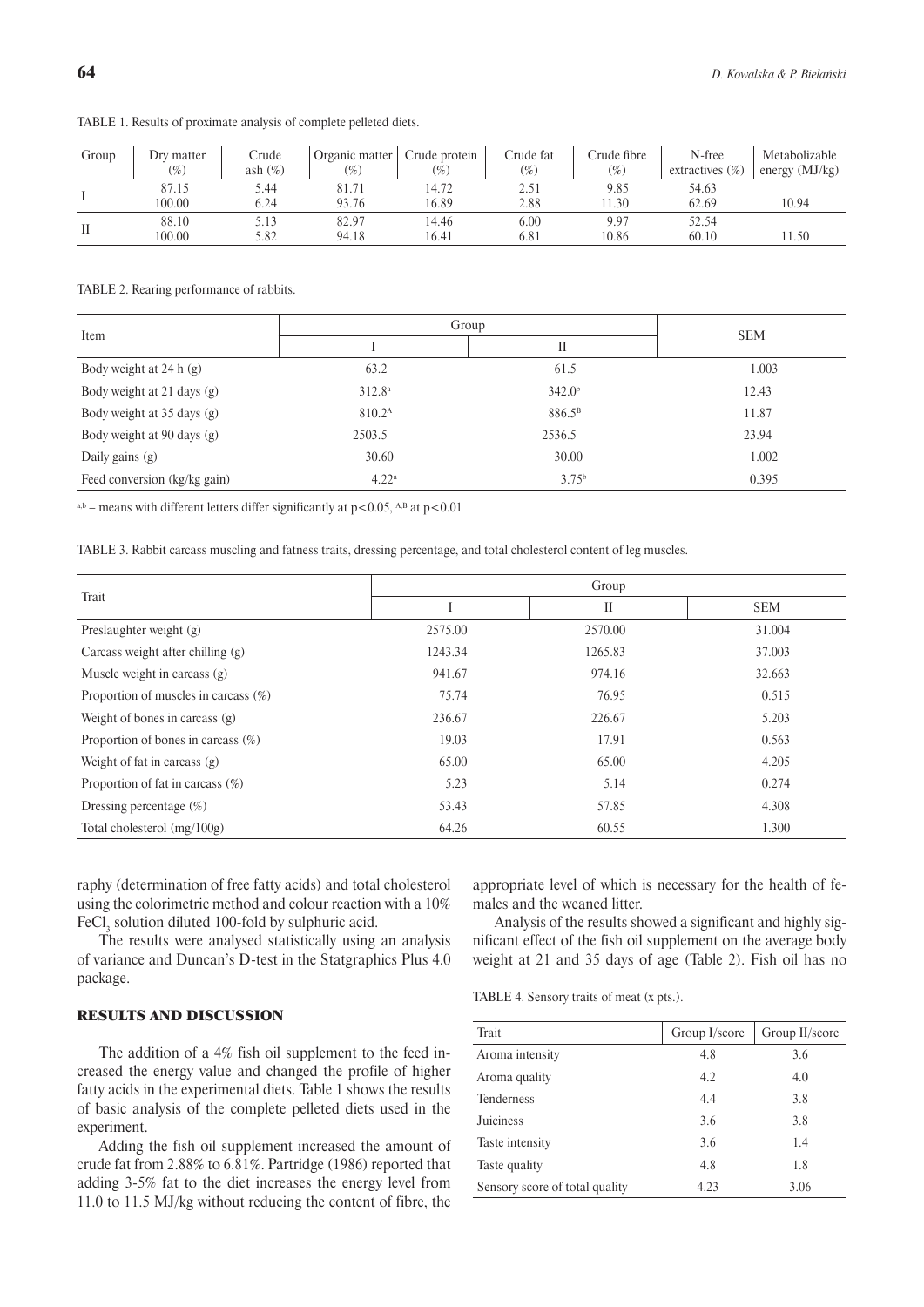Table 5. Determinations of the profile of higher fatty acids in the rear leg muscle tissue (% of total acids).

|                         | Group               |                     |            |  |
|-------------------------|---------------------|---------------------|------------|--|
| Item                    | I                   | $\mathbf{I}$        | <b>SEM</b> |  |
| $C18:2 n-6$             | 38.488              | 35.133              | 1.191      |  |
| C18:2 cis9 trans11      | 0.052               | 0.057               | 0.003      |  |
| $C18:2$ trans 10 cis 12 | 0.004 <sup>A</sup>  | $0.087^{\rm B}$     | 0.100      |  |
| C18:2 cis9 cis11        | 0.010               | 0.000               | 0.001      |  |
| $C18:2$ trans9 trans11  | 0.501 <sup>A</sup>  | 1.323 <sup>B</sup>  | 0.110      |  |
| C18:3                   | 2.123               | 5.478               | 1.200      |  |
| EPA                     | 0.133 <sup>A</sup>  | 1.707 <sup>B</sup>  | 0.199      |  |
| <b>DHA</b>              | 0.931 <sup>A</sup>  | 6.389 <sup>B</sup>  | 0.769      |  |
| <b>SFA</b>              | 30.704 <sup>a</sup> | 28.098 <sup>b</sup> | 1.066      |  |
| <b>UFA</b>              | 69.296 <sup>a</sup> | 71.902 <sup>b</sup> | 1.066      |  |
| <b>MUFA</b>             | 25.133a             | 22.225 <sup>b</sup> | 0.598      |  |
| <b>PUFA</b>             | 44.163a             | 49.677 <sup>b</sup> | 1.477      |  |
| PUFA-6                  | 40.407              | 36.160              | 1.246      |  |
| PUFA-3                  | 3.187 <sup>A</sup>  | 12.050 <sup>B</sup> | 1.273      |  |
| <b>DFA</b>              | 74.756              | 76.383              | 0.995      |  |
| <b>OFA</b>              | 25.244              | 23.617              | 0.995      |  |
| <b>UFA/SFA</b>          | 2.260               | 2.578               | 0.162      |  |
| DFA/OFA                 | 2.968               | 3.254               | 0.238      |  |
| <b>MUFA/SFA</b>         | 0.817               | 0.794               | 0.33       |  |
| <b>PUFA/SFA</b>         | 1.443a              | 1.783 <sup>b</sup>  | 0.136      |  |

 $a$ ,b – means with different letters differ significantly at p<0.05,  $A$ ,B – at p<0.01

effect on higher final body weights. Compared to the control group, rabbits of the experimental group used significantly lower amounts of complete pelleted diet (p<0.05).

Postslaughter analysis of the carcasses showed that the dietary factor had no significant effect on dressing percentage. There was a tendency towards better muscling and lower level of total cholesterol in animals from group II (Table 3).

Table 4 gives the results of sensory evaluation of rabbit meat. A higher score for total sensory quality was found in group I.

Analysis of the composition of fatty acids of rear leg muscle lipids showed that the fish oil supplement had a beneficial effect on the dietetic properties of rabbit meat (Table 5). The amount of *n-3* PUFA increased highly significantly in relation to that found in the control group. The largest differences concerned EPA and DHA acids. As reported by Simopoulos [1999], enriching meat with these acids is important for prevention of cardiovascular diseases in humans. The content of t10-c12 and t9-t11 isomers increased highly significantly in the leg muscle lipids of the experimental group. The *n-6* to *n-3* PUFA ratio was observed to decrease.

Similar results were obtained by Xiccato & Trocino [2003], who showed a positive effect of increasing the amount of oils in rabbit feeds on the level of desirable fatty acids and on reducing the level of cholesterol in rabbit meat.

## **CONCLUSIONS**

It is concluded that fish oil supplemented to rabbit diets had a beneficial effect on performance of young rabbits reared with mothers. The body weight of the animals was found to increase significantly and highly significantly at 21 and 35 days of age.

The use of fish oil in rabbit feeding caused a highly significant increase in the level of *n-3* PUFA, especially EPA and DHA acids in the lipid fraction of rabbit leg muscles. The level of cholesterol in the experimental group showed a downward tendency. The beneficial effect of the experimental factor on the lipid profile of muscle tissue and cholesterol content was paralleled by a deterioration in the sensory quality of meat.

## ACKNOWLEDGEMENTS

This study was party financed by the Ministry of Science and Information Technologies in Poland, grant no. 2 PO62 03 230.

## REFERENCES

- 1. Innis S.M., Essential fatty acids in growth and development*.*  Prog. Lipid Res., 1991, 30, 39-103.
- 2. Kolanowski W., Świderski F., Polyunsaturated fatty acids from the n-3 group (n-3 PUFA). Beneficial health effects, recommended intakes, food supplementation. Żyw. Człow. Metab., 1997, 24, 49-63 (in Polish).
- 3. Migdał W., Kaczmarczyk J., Effect of fish oil in the diets for sows on chemical composition of milk and results of piglet management*.* Acta Agr. Silv., 1991, 29, 47-58.
- 4. Partridge G., Meeting the protein and energy requirements of the commercial rabbit for growth and reproduction. 1986, *in*: Proc. 4<sup>th</sup> World Congress of Animal Feeding Madrid, Vol. IX, pp. 271-277.
- 5. Simopoulos A.P., Omega-3 fatty acids in health and disease and in growth and development. Am. J. Clin. Nutr., 1991, 54, 438-463.
- 6. Simopoulos A. P., Essential fatty acids in health and chronic disease. Am. J. Clin. Nutr., 1999, 70 (suppl). 560S-569S.
- 7. Xiccato G., Trocino A., Role of dietary lipid on digestive physiology, immune system and growth in rabbits. Cost 848, WG 4 Nutrition and Pathology, 2003, 48-57.
- 8. Ziemlański S., Fats in human nutrition. Żyw. Człow. Metab., 1997, 24, 35-48 (in Polish).